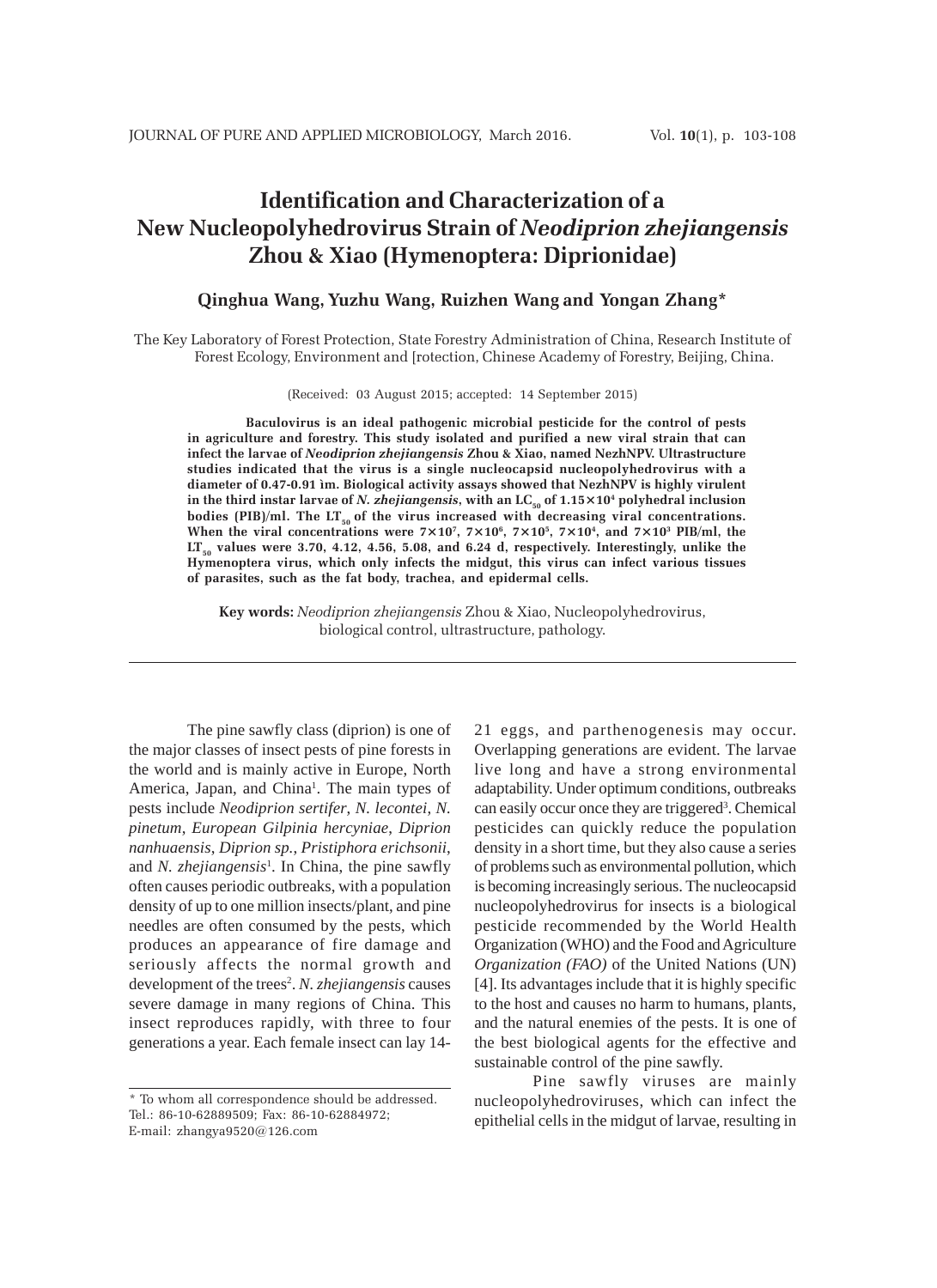a loss of appetite of the parasites and eventually causing death<sup>5</sup>. The infected larvae can release the virus into the environment, resulting in the horizontal and vertical spread of the virus, which leads to insect epidemics and thereby effectively controls the parasite population over a long-term period. Currently, the *N. sertifer* nucleopolyhedrovirus (NeseNPV) and the *N. lecontei* nucleopolyhedrovirus (NeleNPV) are popular in Europe, Asia, Africa, and North America<sup>6,</sup> 7 . Both pine sawfly viruses have been registered in the United States with the trade names of Neochek-S and Lecontvirus, respectively $8, 9$ . Studies have shown that Lecontvirus is highly infective in the pine sawfly. The pests die 4-7 days after infection with the virus, and the virus can be spread within the population, thereby forming a pandemic. Li et al. reported the biological activity and sensitivity of the *N. abietis* nucleopolyhedrovirus (NeabNPV) in 2005. Their study showed that this virus is highly toxic to *N. abietis*, and based on their field tests, the third instar larvae were most sensitive to the virus $^{10}$ .

In this study, a strain of nucleopolyhedrovirus was first isolated and purified from *N. zhejiangensis*. This virus is highly virulent in the third instar larvae of the sawfly. It is not only replicated in the midgut cells but also able to infect the fat body, tracheal and epidermal cells. This viral strain is expected to become an ideal biological factor to control *N. zhejiangensis*.

## **MATERIALS AND METHODS**

### **Insects**

The pupae of *N. zhejiangensis* were collected from the Research Institute of Forestry, Chinese Academy of Forestry, in the Haidian District of Beijing. The pupae were incubated in the laboratory under the following conditions: a temperature of 26±2°C, relative humidity of 60±10%, and a light:dark cycle of 16:8 hours until the emergence of adults. After eclosion, the adults were placed in an insectary cage (30×30×40 cm) with the same temperature, relative humidity, and light cycle as above, and fresh pine needles from the *Pinus thunbergii* Parl were placed on a clean sheet of paper, which served as the oviposition matrix. After oviposition, the pine needles were collected and disinfected with a 10% formaldehyde

J PURE APPL MICROBIO*,* **10**(1), MARCH 2016.

solution for 0.5 h followed by rinsing with sterile water and then drying, so that the larvae could hatch. The newly hatched larvae were incubated in a cage with fresh pine needles after surface disinfection. Fresh pine needles were disinfected by treatment with a 0.25% sodium hypochlorite solution for 5 min, followed by rinsing with sterile water and drying. The third instar larvae were used in the experiment.

### **Purification of viral occlusion bodies (OBs)**

The fifth and sixth instar larvae of *N. zhejiangensis* were collected from *P. wallichiana* at the Research Institute of Forestry, Chinese Academy of Forestry. The virus was purified according to the method used by El-Salamouny (1998) with modifications<sup>11</sup>. Briefly, 100 g of sawfly bodies was ground, added to 200 ml distilled water of 0.3% SDS, and then filtered through double gauze sandwiched with cotton. After the filtrate was centrifuged at 800 rpm for 5 min, the precipitate was discarded, and the supernatant was obtained. After the supernatant was centrifuged at 4°C, 3000 rpm for 20 min, the supernatant was discarded, and the precipitate was obtained.The step was repeated three times. The precipitate was resuspended with sterile water followed by centrifugation at 5000 rpm for 20 min, and the precipitate was obtained, while the supernatant was discarded. To further purify the virus, the precipitate was resuspended with an appropriate amount of sterile water and then applied onto a 40- 60% sucrose density gradient, followed by centrifugation at 10,000 rpm for 30 min. The suspension band containing the virus was collected and washed three times with sterile water. The concentration of the virus suspension was determined using a haemocytometer. The preparation was stored at 4°C for later use.

# **Microscopic observation**

Observation with a scanning electron microscope was performed using the following method. A 1.5-2 ml virus suspension containing 108 polyhedral inclusion bodies (PIB/ml) was centrifuged at 3000 rpm for 10 min, and the obtained precipitate was fixed with 2.5% glutaraldehyde for 2 h. Then, it was washed three times with 0.1 mol/ L phosphate buffer, fixed with 1% osmium tetroxide for 2 h, and then washed three times with 0.1 mol/ L phosphate buffer. The obtained samples were dried with a critical point drying apparatus (Leica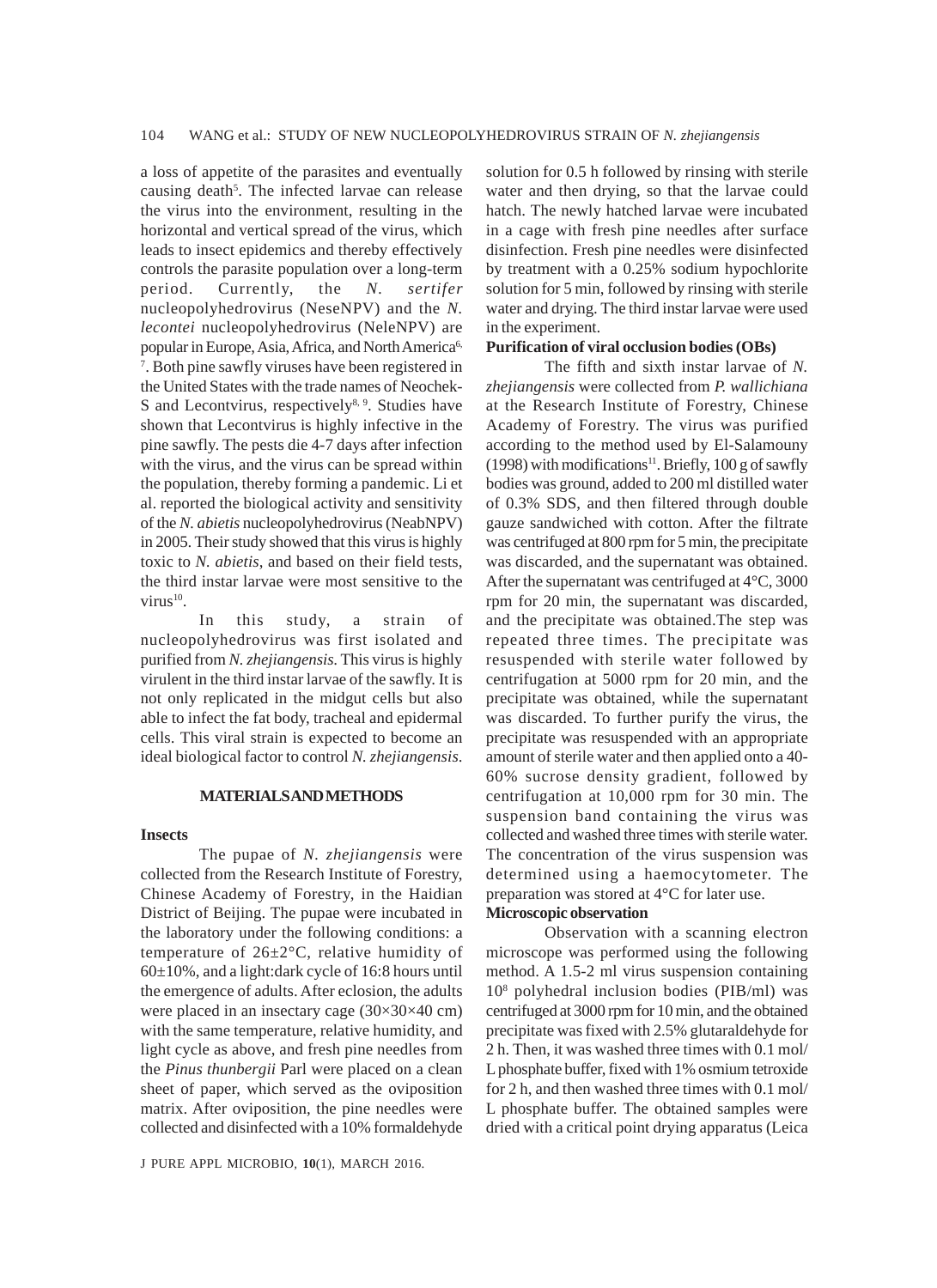EM CPD300) and coated with gold using an ion sputter coater (EiKoIB-3). Finally, the samples were observed using a scanning electron microscope (Hitachi SU8010).

Observation using a transmission electron microscope (TEM) was performed according to the method described by  $Luft^{12}$ . Briefly, the sample was fixed, dehydrated with an acetone gradient (30, 50, 60, 70, and 100%), and then embedded and polymerised in the epoxy resin SPURR. Ultra-thin sections of the samples were obtained using a *Leica UC7* ultramicrotome, and double staining was then performed with uranyl acetate and lead citrate. Finally, observations were performed, and the images were captured using a transmission electron microscope (JEOL JEM-1400).

# **Biological activity**

After fasting for 12 h, the selected healthy and active third instar larvae of *N. zhejiangensis* were fed with fresh pine needles coated with the virus. Viruses in the concentrations of  $7.0 \times 10^7$ ,  $7.0\times10^6$ ,  $7.0\times10^5$ ,  $7.0\times10^4$ , and  $7\times10^3$  PIB/ml were used to infect the experimental insects. The viruses were applied to clean fresh pine needles from *P. thunbergii* Parl. using a clean brush and 300 ìl of polyhedral suspension for each treatment. Starting from the second day after the infection, the number of larvae were recorded until death or pupation (the dead larvae showing significant symptoms of nucleopolyhedrovirus infection, such as swelling or loss of contact with or an inverted position on the pine needles, were recorded as deaths due to the virus; deaths due to other pathogens, such as bacterial and fungal infections, were not recorded, and the dead larvae were discarded). Each treatment included a total of 30 larvae and was repeated three times. Sterile water was used as a control.

# **Sectioning of pathological tissues**

The  $7.0\times10^6$  PIB/ml concentration of NezhNPV virus was selected to inoculate the third instar larvae of *N. zhejiangensis*. At 0, 24, 48, 72, 96, and 120 h, the experimental insects were collected and fixed with 10% formalin overnight. Conventional tissue sectioning was performed according to the method described by Wang *et al.*13. After embedding in paraffin, the tissue was sectioned with a thickness of 2  $\mu$ m and stained with haematoxylin-eosin. Observation was conducted and images were captured with a light microscope (Olympus).

# **Statistical analysis**

SPSS 19.0 statistical software was used for probit analysis and the computation of the virulence regression equation, median lethal time  $(LT<sub>50</sub>)$ , and median lethal concentration  $(LC<sub>50</sub>)$  for *N. zhejiangensis*.

### **RESULTS**

#### **Ultrastructural characteristics of NezhNPV**

Scanning electron microscopy showed that the occlusion bodies of the virus mainly consisted of a polygonal shape with an irregular pattern (Fig. 1a). The diameter was 0.47-0.91 ìm  $(n=100)$ , with the average diameter of 0.76 $\pm$ 0.1 ìm. The surface was uneven, with elongated and round holes on the surface of a few polyhedra (Fig. 1b-c). TEM observations showed that the derivative virions of the inclusion bodies were rod-shaped and scattered within the inclusion bodies with an irregular arrangement. Each virion contained a nucleocapsid as a single-embedded nuclear polyhedrosis virus (SNPV). Each inclusion body contained 2-16 virions. The baculovirus particles were obtuse at both ends, with a length of 83-201 nm and a width of 32-48 nm (Fig. 1d). These results indicate that the *N. zhejiangensis* virus is a new rod-shaped nucleopolyhedrovirus, which we called NezhNPV, according to the conventional classification method for viruses.

## **Effects of the virus on** *N.zhejiangensis* **larvae**

After the *N. zhejiangensis* larvae were infected by NezhNPV, the symptoms of nucleopolyhedrovirus were observed: the body was shiny and swollen (Fig. S1a), and in the late infection stage, the skin of the larvae was thin and tended to be broken, leading to parasite liquefaction (Fig. S1b). Table 1 shows that the time to lethality for NezhNPV in the third instar larvae of *N. zhejiangensis* increased with decreasing concentrations. The  $LT_{50}$  values of the five assigned concentrations (from  $7 \times 10^7$  to  $7 \times 10^3$  PIB/ ml) were 3.70, 4.12, 4.56, 5.08, and 6.24 days. The  $LC_{50}$  was  $1.15\times10^{4}$  PIB/ml. These results indicate that NezhNPV is highly virulent in the third instar larvae of *N. zhejiangensis*.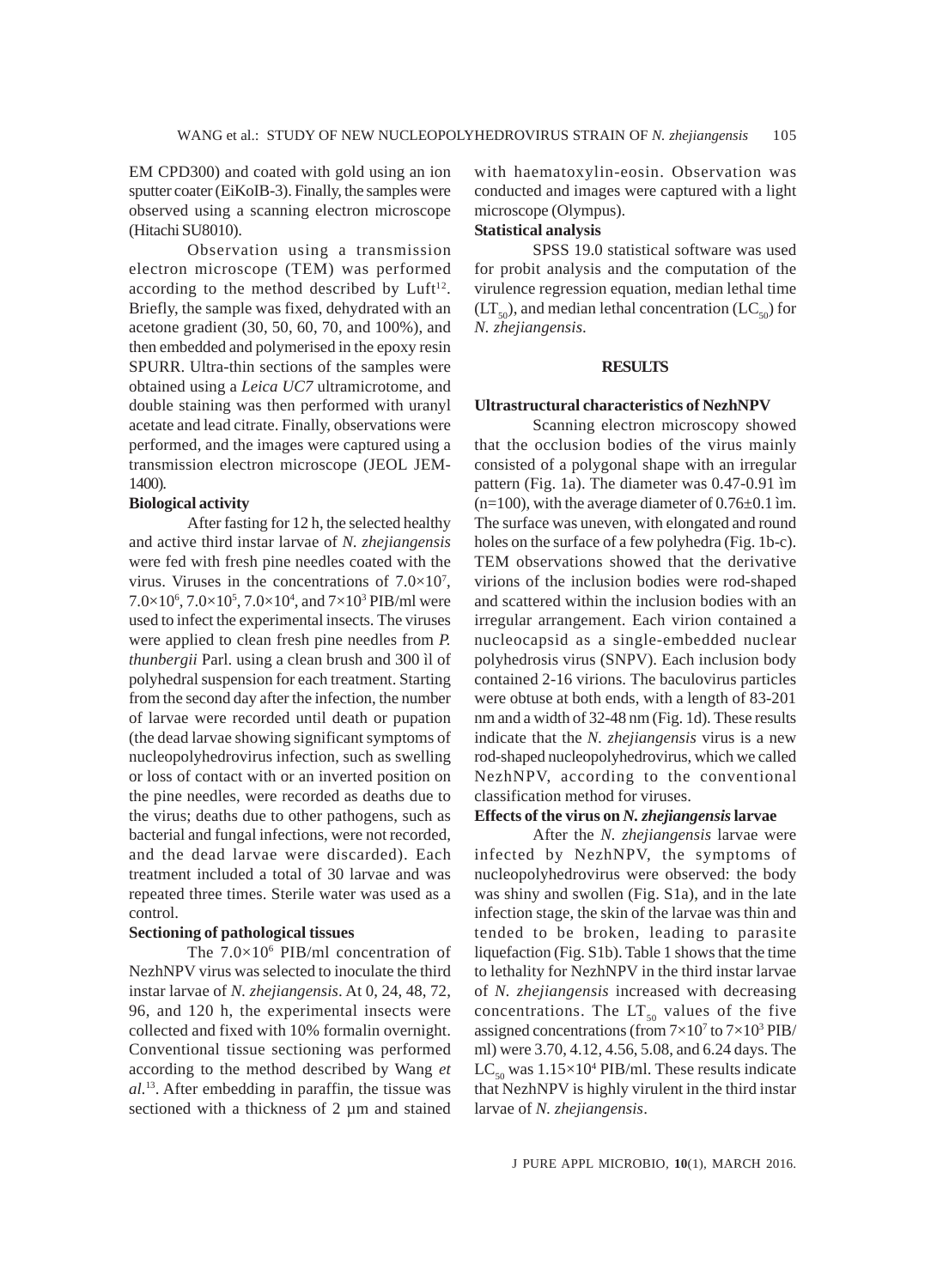# **Pathological observation of** *N. zhejiangensis* **infected with NezhNPV**

When fourth instar larvae of *N. zhejiangensis* were fed with the virus, they showed no obvious symptoms in the midgut, fat body, dermal cells, or tracheal cells (Fig. 2a-c). At 72 h after infection, the *N. zhejiangensis* larvae exhibited symptoms including a reduced number of fat bodies, swollen nuclei, slightly swollen trachea, and overall swelling in the midgut region (Fig. 2d-f). The symptoms were most obvious at 120 h after infection, showing an overall disordered structure, pink staining substances in the tissues (NezhNPV), a relaxed epidermal structure, disruption and disintegration of the midgut cells, a significantly decreased number of fat bodies, and swelling in the muscles (Fig. 2g-I). NezhNPV infection was mainly observed in the midgut, fat body, epidermal, and tracheal cells, of which the fat body cells showed the most obvious pathological changes.

#### **DISCUSSION**

In this study, a new nucleopolyhedrovirus strain that can infect *N. zhejiangensis* larvae was isolated, which showed the same morphological characteristics as other NPVs. Interestingly, one or two circular and elongated holes were observed on the surface of NezhNPV (Fig. 1b-c). This feature is different from pine sawfly NPVs from other sources. The holes on the surface of the polyhedra were not likely caused by the relocation of the virions in the process of sample preparation because these holes were not observed in viruses that underwent the same processes, including *D. nanhuaensis* NPV (DnNPV), NeseNPV, and NeleNPV. In addition, a comparison of the reported NPVs from other sawfly species showed some differences in ultrastructure  $(Table 2)^1$ ]. First, the diameters of the polyhedron were different. The diameters of polyhedrons were

**Table 1.** The virulence of NezhNPV in third instar larvae of *N. zhejiangensis*

| Concentration ( $PIB·ml^{-1}$ ) | Regression equation     | Correlation coefficient | $LT_{50}$ (d) | $LC_{\epsilon_0}$ (PIB $\cdot$ ml <sup>-1</sup> ) |
|---------------------------------|-------------------------|-------------------------|---------------|---------------------------------------------------|
| $7\times10^7$                   | $Y = -10.240 + 18.024x$ | 0.975                   | 3.7           | 11515.873                                         |
| $7\times10^6$                   | $Y = -7.353 + 11.957x$  | 0.919                   | 4.121         |                                                   |
| $7\times10^5$                   | $Y = -6.204 + 9.417x$   | 0.927                   | 4.558         |                                                   |
| $7\times10^4$                   | $Y = -5.497 + 7.783x$   | 0.914                   | 5.084         |                                                   |
| $7\times10^3$                   | $Y = -5.181 + 6.514x$   | 0.925                   | 6.242         |                                                   |

Table 2. The Characteristics of NPVs from different sawfly species

| Host insect          | <b>Baculovirus</b> | Isolation place and time | Morphological Features                                                                                                                                                                                                                                                   |
|----------------------|--------------------|--------------------------|--------------------------------------------------------------------------------------------------------------------------------------------------------------------------------------------------------------------------------------------------------------------------|
| N. zhejiangensis NPV |                    | Beijing, China in 2015   | The OBs are mostly polyhedral in shape, with a<br>diameter of 0.47-0.91 µm and 1-2 small holes on<br>their surface. The virion is rod-shaped with obtuse<br>ends consisting of a single nucleocapsid. The size<br>of the nucleocapsid is $25-40$ nm $\times$ 110-200 nm. |
| Diprion nanhuaensis  |                    | <b>NPV</b>               | Yunnan, China in 2005 The OBs are $0.5-1.0 \,\mathrm{\upmu m}$<br>in diameter. The virion is a single nucleocapsid<br>with truncated ends. The size of the nucleocapsid<br>is $25-30$ nm $\times$ 125-200 nm. No holes were<br>observed on the surface.                  |
| Diprion sp.          | <b>NPV</b>         | Guodong, China in 1981   | The OBs are $0.8-1.6 \mu m$ in diameter. The virion<br>is 58 nm $\times$ 290 nm. No holes were observed on<br>the surface.                                                                                                                                               |
| N. sertifer          | <b>NPV</b>         | Unknown                  | The virion is a single nucleocapsid. No holes were<br>observed on the surface.                                                                                                                                                                                           |
| N. lecontei          | <b>NPV</b>         | Ontario, Canada in 1950  | No holes were observed on the surface.                                                                                                                                                                                                                                   |

J PURE APPL MICROBIO*,* **10**(1), MARCH 2016.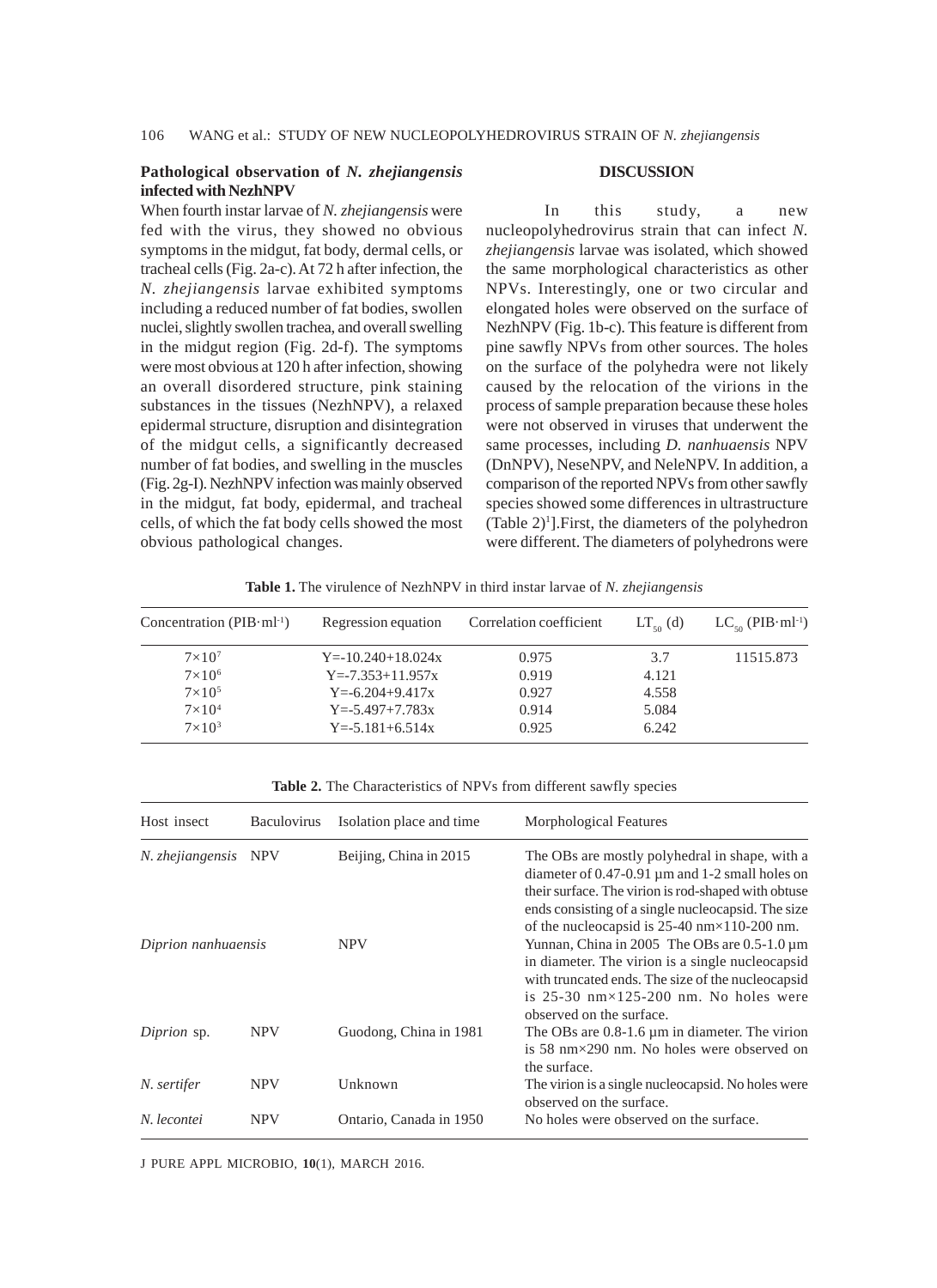

**Fig. 1.** The ultrastructural characteristics of OBs from NezhNPV. The structures of OBs (a), with elongated and round holes (b, c) are shown by scanning electron microscopy (d). The section of an OB containing virions is displayed by transmission electron microscopy. Each ODV includes a single nucleocapsid (NC). OB: occlusion body, ODV: occlusion-derived virus, IEN: inner layer of the envelope, OEN: outer layer of the envelope

0.47-0.91 ìm for NezhNPV, 0.5-1.0 ìm for DnNPV, and 0.8-1.6 ìm for *Diprion sp.* NPV. Second, DnNPV baculovirus particles exhibited truncated ends, and rounded ends were observed in NezhNPV virions. Third, the sizes of the virions were  $25-30$  nm $\times$ 125-200 nm for DnNPV baculovirus, 58 nm×290 nm for *Diprion sp.* NPV, and 32-48 nm×83-201 nm for NezhNPV. Finally, their virulence levels were different. Lecontvirus is highly infective in *N. lecontei*, and the infected insects die within 4-7 d. In 2005, Li et al. reported that NeabNPV at a concentration of 107 PIB/ml required 5 d to kill the second and third instar larvae of *N. abietis* and 10- 12 d to kill the fourth and fifth instar larvae [10]. The  $LC_{50}$  of NezhNPV for the third instar larvae of *N. zhejiangensis* was 1.15×104 PIB/ml. When the concentrations were  $7\times10^7$ ,  $7\times10^6$ ,  $7\times10^5$ ,  $7\times10^4$ , and  $7 \times 10^3$  PIB/ml, the LT<sub>50</sub> values were 3.70, 4.12, 4.56, 5.08, and 6.24 d, respectively. DnNPV has some pathogenic effects on *N. xiangyunicus* and *D. nanhuaensis*. Further investigations are required to determine whether NezhNPV can infect a variety of pine sawfly species.

Unlike most lepidopteran baculoviruses, Hymenoptera baculovirus can only replicate in the



**Fig. 2.** Selected tissues of the third instar stage of *N. zhejiangensis* infected with NezhNPV at different time points (Haematoxylin-eosin staining). a,b and c, normal larval tissues. d,e and f tissues infected by NezhNPV at 72 h; g, h and I, infected tissues at 120 h. All images are magnified 100 times. fb-fat body, ep-epidermis, t-trachea, mg-midgut, and m-muscle

J PURE APPL MICROBIO*,* **10**(1), MARCH 2016.